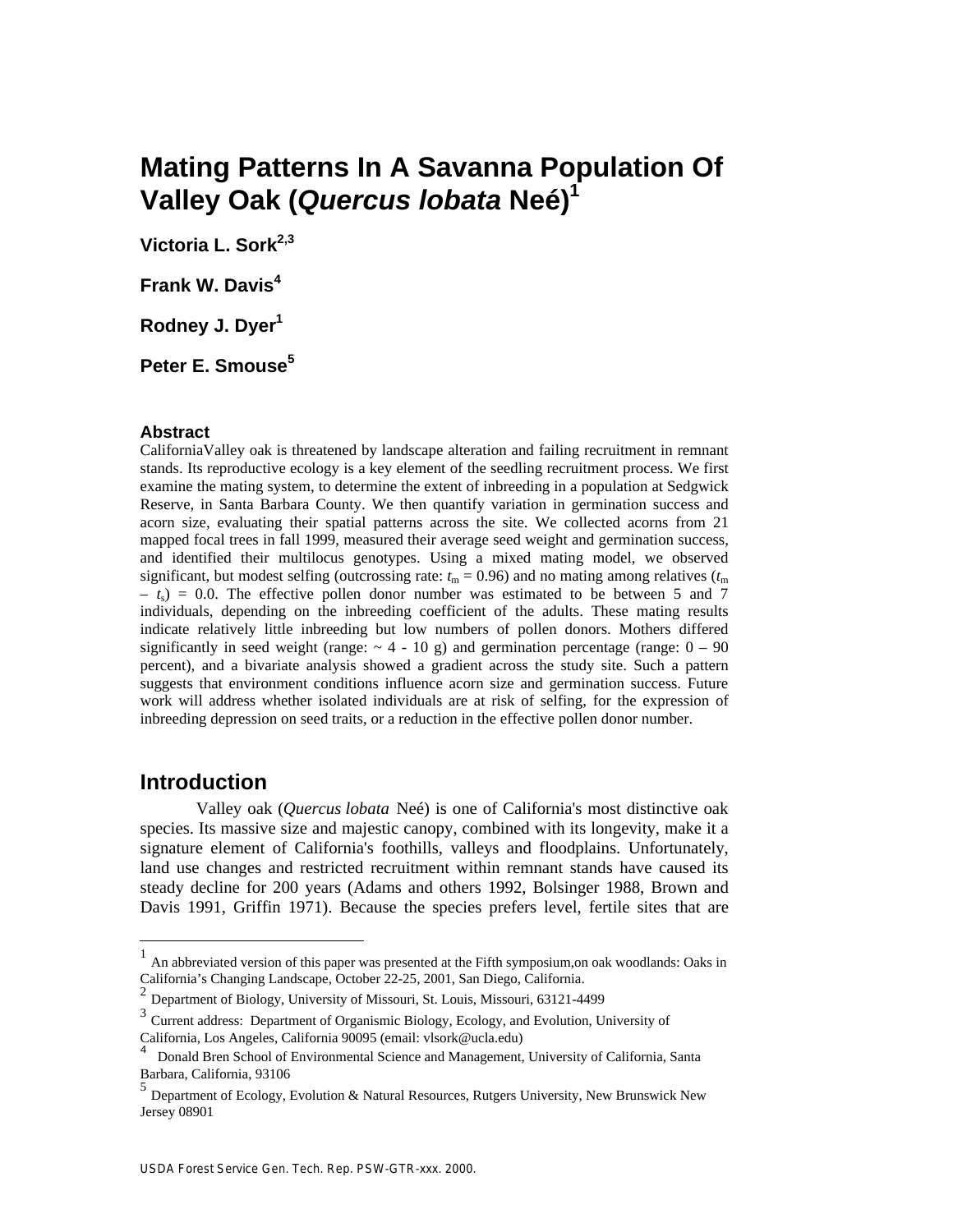valuable for agricultural and development purposes, Valley oak will continue to be vulnerable to the impact of land conversion. Numerous studies have estimated the losses thus far and predicted future declines (Bolsinger 1988, Brown and Davis 1991, Davis and others 1998, Greenwood and others 1993). Knapp et al. (2001) recently reported reduced acorn production in Blue oak (*Quercus douglasii*) trees with few local neighbors, and concluded that reduced pollen flow to isolated individuals might be the cause. If low adult density reduces acorn production in oaks, then progressive demographic attrition and stand thinning may jeopardize recruitment, through reduced acorn availability. However, before we can determine whether Valley oak may be reproductively vulnerable, we need more information about the mating system of this species.

The mating system of a plant can be summarized with estimates of the outcrossing rate, mating with relatives, and probability of two progeny having the same mother and father (Ritland 1983, 1990, Ritland and Jain 1981). Such information is helpful, because it provides an indication of the extent of inbreeding allowed by the mating process. For species with a history of outcrossing, typical of most tree species, inbreeding can lead to inbreeding depression, expressed through reduced seed set or progeny fitness (Ellstrand and Elam 1993). In addition, information about the probability that two progeny share the same father can reveal the extent of diversity in pollen donor pool and can provide an indicator of the effective number of pollen donors for a given maternal plant (Ritland 1989). For outcrossing species, the effective number of donors may be a more sensitive indicator of mating than the outcrossing rate per se. It takes only one other tree to ensure outcrossing, but from an evolutionary perspective, it is critical to know whether that outcrossing represents few or many other individuals. Moreover, because mating system parameters are relatively easy to estimate, this information can be gathered for several sites to facilitate comparison among populations occupying different sorts of landscapes (Sork and others 1999).

The possibility that Valley oak adults may be at risk for reproductive isolation has been addressed elsewhere through a study of pollen movement at Sedgwick Reserve, Santa Barbara Co. (Sork and others 2002). That study used a novel analytical method, dubbed TwoGener (Smouse 1998, Smouse and others 2001), which combines the two-generation gametic inference of parentage analysis (e.g., Chakraborty and others 1988, Devlin and others 1988) with the survey methods of population structure analysis. With TwoGener, we can estimate not only the effective number of pollen donors in a mating neighborhood (*N*ep), but also the average distance of successful pollen movement ( ). With certain assumptions, we can estimate the decay parameter of the pollen dispersal curve and can then deploy that curve to describe landscape-scale patterns of pollen movement for georeferenced individuals (Austerlitz and Smouse 2001). Our analysis of the data available to date has yielded a surprisingly small estimate of the effective number of pollinators,  $N_{ep} = 3.68$  individuals, and an estimated average distance of successful pollination of  $= 64.8$  m (Sork and others 2002). The effective pollen donor values are much lower than those observed for wind-pollinated species in closed-forest settings in Missouri Ozark forests. For white oak (*Quercus alba*), we estimate that  $N_{\text{ep}} \sim 8$  individuals and = 11 m (Smouse and others 2001); for shortleaf pine (*Pinus echinata*), we estimate that  $N_{ep} \sim 10$  individuals (extracted from Dyer and Sork 2001). Although the pollen dispersal estimate is higher for Valley oak than for either of these closed-forest canopy species, we had anticipated an even longer average successful pollination distance, given the savanna setting of our population.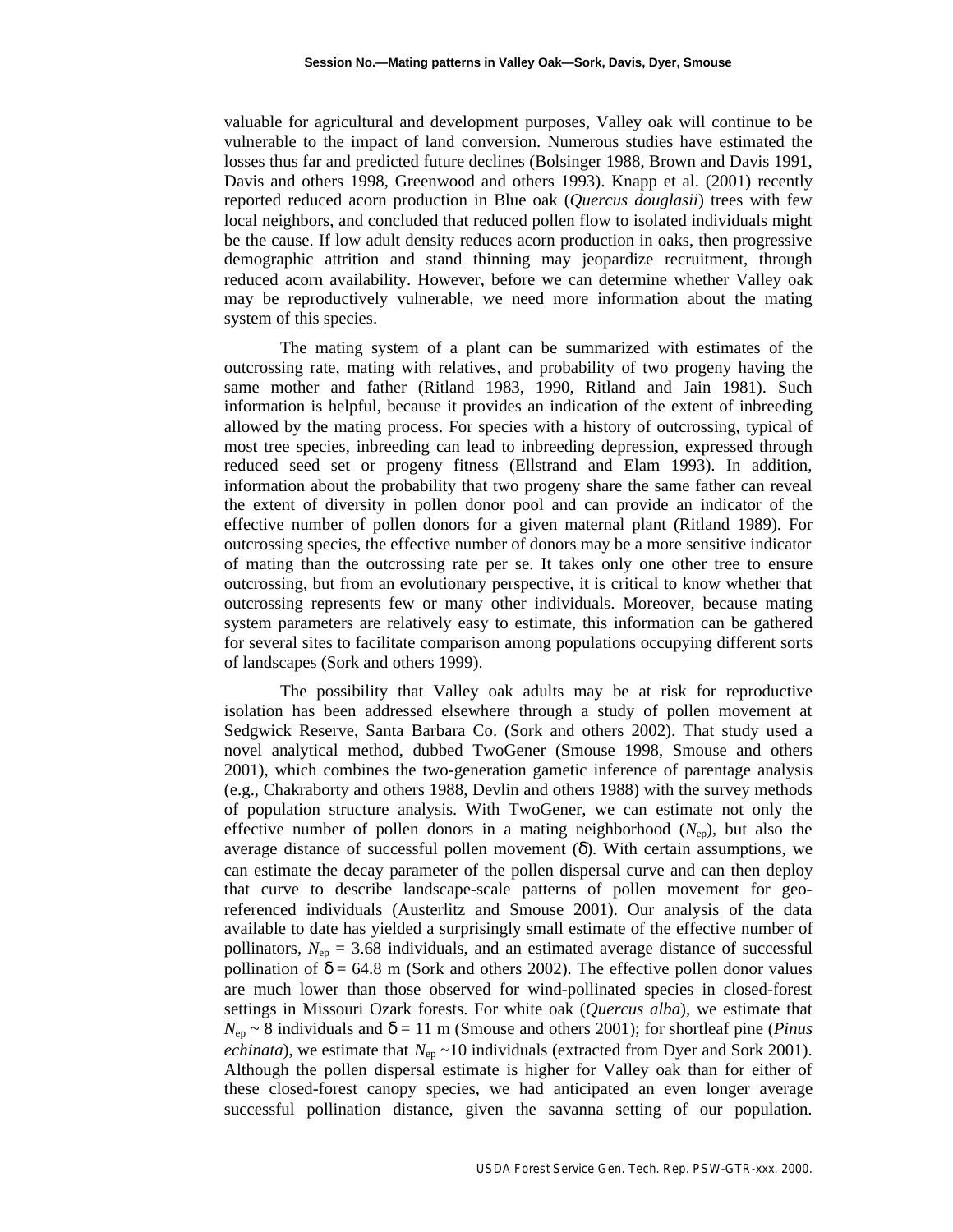Interestingly, the scale of pollination distance observed in Valley oak is comparable to the 60-meter scale at which Knapp and others (2001) observed an association between reduced acorn crop size and small numbers of near neighbors in *Q. douglasii*. Both the Blue oak (Knapp and others 2001) and Valley oak (Sork and others 2002) results point to the need for a better understanding of mating patterns in California savanna-oak settings.

The first objective of this paper is to evaluate the mating system of the Sedgwick Reserve population of Valley oak, through Ritland's MLTR program (1990), using those same first year data from our pollen movement study (Sork and others 2002). Ritland's approach provides a population estimate of the extent of inbreeding (through selfing and mating between relatives) and it also provides a separate estimate of the effective number of pollen donors, which latter can be compared with a corresponding estimate, independently available from TwoGener. The data reported here are from one site and one year, but they represent an initial step toward a larger understanding of variation in mating patterns of Valley oak populations across different landscapes, and the extent to which those processes are contributing to the ongoing recruitment challenge for threatened populations. Eventually, successful management of Valley oak will require an approach that allows us to compare not only populations, but also individual trees, using specific information about the spatial locations of near neighbors and local tree density. We will use the results of this study to seed a discussion of future directions for our enquiries.

The second objective is to report findings on two fitness-related components of the reproductive biology of Valley oak: seed size and germination success. Germination success is key to seedling recruitment, and seed size is often associated with early seedling survival and height growth. Inbreeding depression can have negative impact on either trait (Ellstrand and Elam 1993), even though maternal genotype and maternal environment can have a large influence on successful seedling establishment. As an initial inquiry into these two fitness-related components of Valley oak recruitment, we quantify the extent of their variation among study trees, and we assess whether the variation is distributed randomly across the landscape. A nonrandom spatial distribution can indicate either the genetic consequences of restricted gene flow or the spatial pattern of environmental effects. For example, with restricted gene flow, adjacent (related) trees may have similar reproductive traits. Alternatively, spatial pattern in these traits may indicate the impact of environmental gradients. Our motivation for this analysis is to determine whether there are spatial patterns in the features determining recruitment success, which can then be pursued in future studies. Because density also varies within our site and density may affect inbreeding, we include this factor in our analysis of seed size and germination.

# **Materials and Methods** *Study Site*

We conducted our work at the Sedgwick Reserve, along the valley floor of Figueroa Canyon (N 34°42', W 120° 2'), 10 km northeast of Santa Ynez, California. Sedgwick Reserve is a 2380 ha area, managed for research, education and conservation of native biodiversity by the University of California Natural Reserve System and UC Santa Barbara. The study trees in Figueroa Canyon are located on the valley floor and surrounding hill slopes in a broad, shallow basin, roughly 130 ha in extent and ranging in elevation from 360m to 405m above sea level. In fall 1999, we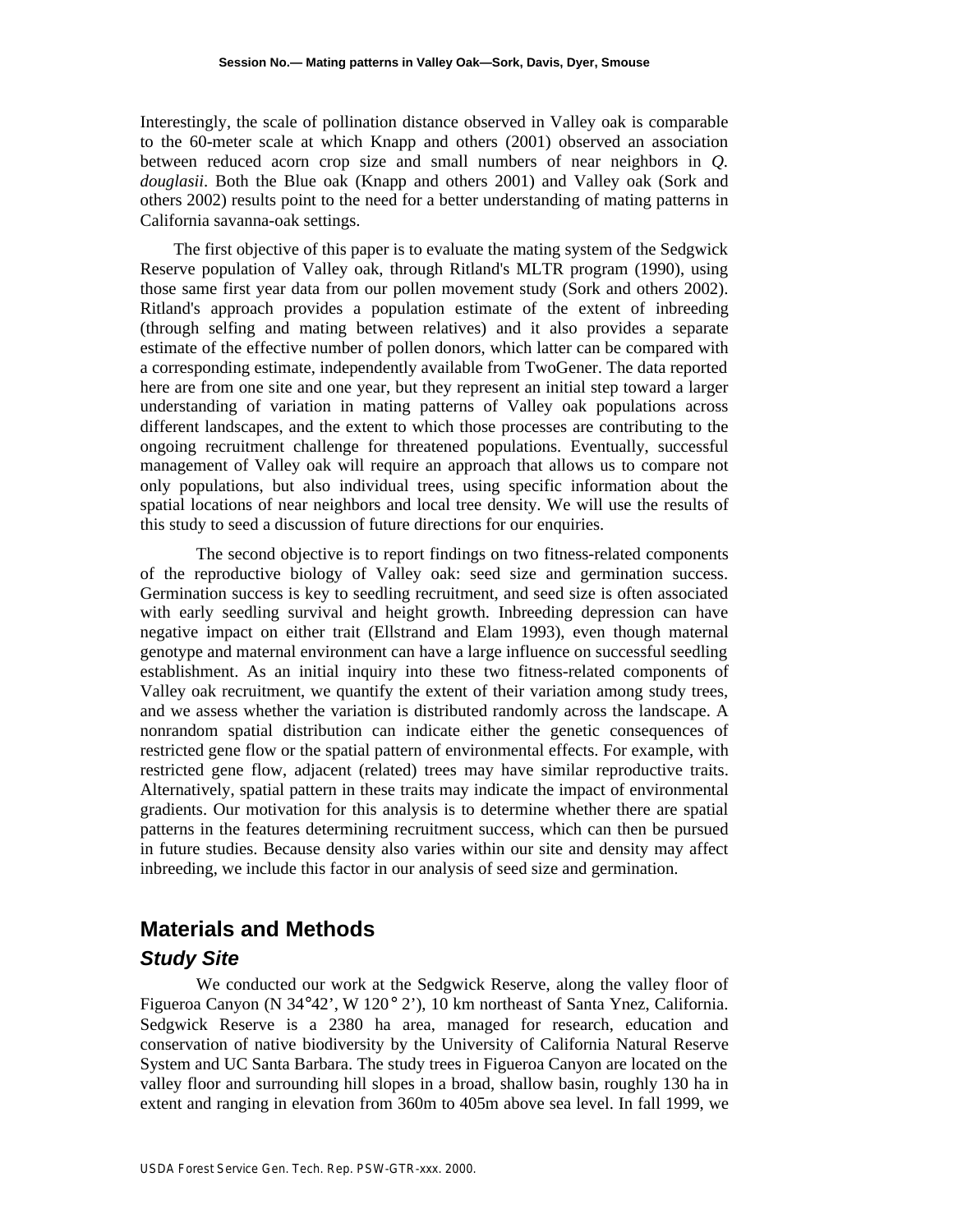selected 21 reproductive Valley oak adults at the study site, arrayed in an approximate hexagon-shaped grid, with six triangular clusters (three trees each) at the six vertices of the hexagon, and one in the middle  $(fig 1)$ . The inter-female distances within each cluster ranged from about 50-150 m; the maximum distance across the hexagon was 1040 m.



Figure 1—Map of all Valley oak adults at study site in Sedgwick Reserve, Santa Barbara Co., California.

Valley oak density for the study site and for neighborhoods surrounding individual trees were estimated using mapped tree locations. ArcInfo (ESRI, Inc). A loose minimum bounding rectangle around 153 mapped Valley oaks encompassed roughly 128 hectares, yielding a stand density of 1.19 trees/ha. Second order analysis of K-function statistics (Getis and Franklin 1987) indicates that trees are significantly clustered in the study area at all spatial scales. Thus, if a tree's neighborhood is defined as a circle of radius 150 m, roughly 3 standard deviations in our Gaussian pollen dispersal model (Sork and others 2002), centered on the tree canopy, the average neighborhood density for the 21 study trees is  $\overline{D} = 1.62$  trees/ha. The local neighborhood density, however, varies considerably for the 21 focal trees, ranging from  $D = 0.14 - 3.54$  trees/ha *(table 1)*. If we view local density as a signal of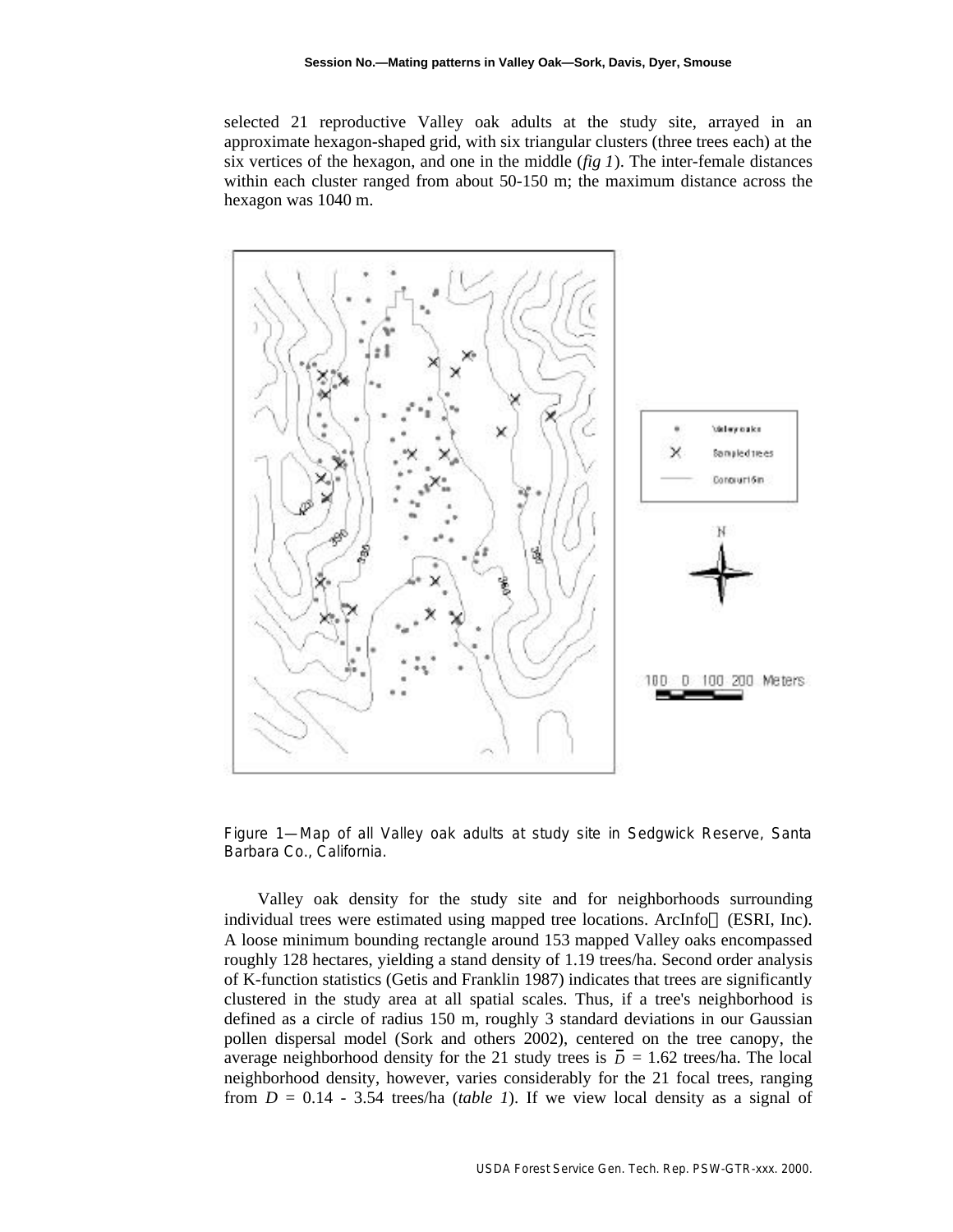environmental effects that might effect seed traits, these raw stem counts are appropriate measures.

**Table 1***—Local and weighted densities of conspecific adults surrounding each study tree, number of acorns sampled, mean proportion germinated, and mean acorn weight of 21 Valley oak study trees collected in fall 1999 at Figueroa Creek, Sedgwick Reserve, Santa Barbara Co., CA.*

| <b>Study Tree</b>       | Local         | Weighted      | Number  | Proportion | Acorn      |
|-------------------------|---------------|---------------|---------|------------|------------|
|                         | density $(D)$ | density $( )$ | sampled | germinated | weight (g) |
| 1                       | 0.57          | 1.39          | 70      | 0.600      | 8.66       |
| $\mathfrak{2}$          | 0.99          | 1.26          | 83      | 0.518      | 5.24       |
| 3                       | 0.71          | 0.41          | 6       | 0.674      | 8.50       |
| $\overline{\mathbf{4}}$ | 0.42          | 0.10          | 51      | 0.118      | 8.29       |
| 5                       | 0.28          | 1.00          | 7       | 0.572      | 5.93       |
| 6                       | 0.14          | 0.05          | 108     | 0.334      | 8.57       |
| $\tau$                  | 1.84          | 2.59          | 59      | 0.187      | 6.98       |
| 8                       | 2.12          | 6.12          | 21      | 0.248      | 7.47       |
| 9                       | 2.55          | 3.21          | 12      | 0.083      | 5.76       |
| 10                      | 1.27          | 2.50          | 19      | 0.421      | 4.97       |
| 11                      | 1.56          | 3.24          | 75      | 0.147      | 6.73       |
| 12                      | 1.27          | 3.10          | 24      | 0.125      | 4.06       |
| 13                      | 1.84          | 5.52          | 14      | 0.357      | 8.23       |
| 14                      | 1.27          | 2.47          | 76      | 0.132      | 5.99       |
| 15                      | 1.56          | 3.59          | 27      | 0.185      | 9.97       |
| 16                      | 1.84          | 5.66          | 38      | 0.316      | 7.22       |
| 17                      | 2.55          | 5.73          | 12      | 0.000      | 9.09       |
| 18                      | 2.26          | 4.68          | 63      | 0.571      | 5.96       |
| 19                      | 2.83          | 3.31          | 27      | 0.556      | 4.88       |
| 20                      | 2.41          | 3.88          | 142     | 0.908      | 6.94       |
| 21                      | 3.54          | 6.50          | 61      | 0.082      | 6.74       |

The Blue oak findings (Knapp and others 2001) imply that density is more appropriately viewed as a statement about pollen availability. To account for the steep exponential drop in probability of pollination with tree separation distance (Sork and others 2002), we also calculated a local neighborhood density, in which a neighboring tree's contribution to local density ( $\cdot$ ) was scaled by its distance ( $\delta_i$ ) to the focal tree, using the formula:

$$
(\delta_i) = \exp\{-0.0002 * d_i^2\},\
$$

and

 $=$  *i*,  $\delta_i$  for all trees within 150 m of the focal mother,

where the exponential coefficient (0.0002) is  $(2<sup>2</sup>)<sup>-1</sup>$  (see Austerlitz and Smouse 2001, 2002), with  $\frac{2}{1}$  estimated as 2,500 m<sup>2</sup> (Sork and others 2002). These weighted local densities also vary among the 21 focal mother trees (*table 1*). The average value is 3.15, but the values ranged over two orders of magnitude, from 0.05 - 6.50.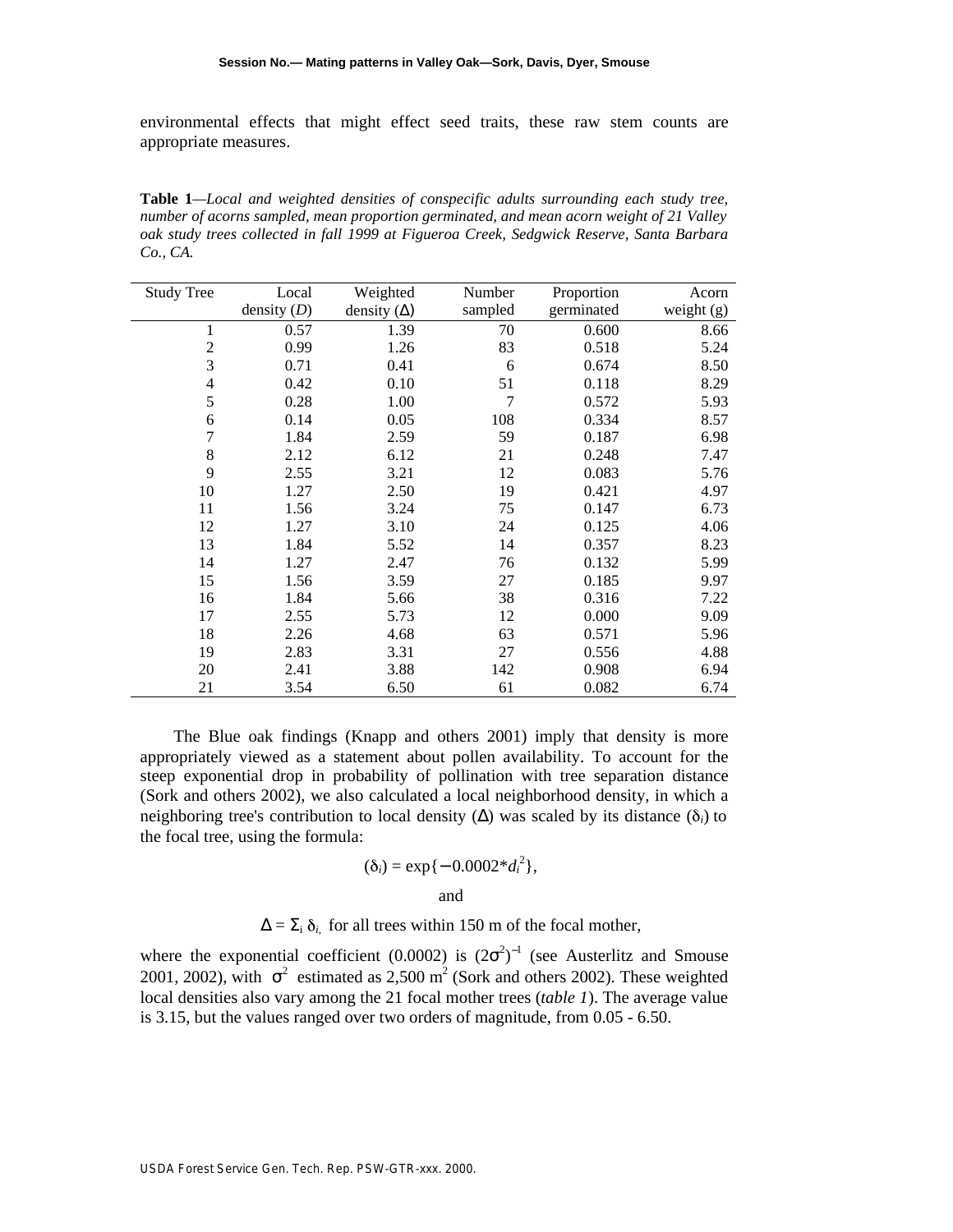#### *Collection and greenhouse work*

We visited the site repeatedly, from October through mid-November 1999, to collect mature acorns, up to 100 acorns for some trees. Individual trees in the study area were mapped using a 1993 digital panchromatic orthophoto with  $1 \text{ m}^2$ resolution, produced by the U.S. Geological Survey (U.S. Department of the Interior 1992). Acorns were shipped to the Sork lab in St. Louis, where they were weighed individually and then planted into 12" deep pots. We planted acorns 1 cm below the soil (Pro-Mix BX), with 6-9 acorns from the same family together in one or more pots, depending on family size. We watered acorns as needed and kept them under a 12 hr light regime. We monitored the pots weekly until radicals began to emerge from the soil, and then we monitored every 2-4 days. We marked newly emerging seedlings individually and recorded their dates of emergence. We defined successful germination as emergence of an above ground radical within 90 days of planting. For each maternal plant, we calculated the percentage of germination as the number of acorns germinated, out of the total number of seed planted for that tree.

#### *Laboratory analysis*

For the mating system study, our goal was to assay 20 seedling genotypes for each of the 21 focal trees, but some trees yielded low germination rates. Realized sample sizes for the mating system study ranged from 4-20 progeny per focal tree, with only 19 of the 21 focal trees represented. We used a combination of ten allozyme and one microsatellite loci as the genetic markers for this study, a strategy deployed because the allozyme loci provided expeditious and inexpensive genetic screening, and the microsatellite locus provided valuable genetic resolution (Smouse and others 2001). Details of our methods of identifying the allozyme and microsatellite loci are given elsewhere (for enzymes also see Gram and Sork 2001, Sork and others 2002, Sork and others 1997). Allozyme loci are: *fluorescent esterase* (*Fe*, EC 3.1.1.1,), *leucine aminopeptidase* (*Lap*, EC 3.4.11.1), *phosphoglucose isomerase* (*Pgi*, EC 5.3.1.9), *malate dehydrogenase* (*Mdh*, EC 1.1.1.40), *phosphoglucomutase* (*Pgm*, EC 2.7.5.1), *menadione reductase* (*Mnr*, EC 1.6.99.-), and *triosephosphate isomerase* (*Tpi*, EC 5.3.1.1). The microsatellite primer was QpZAG110, originally developed for *Quercus petrea* (Steinkellner and others 1997).

#### *Data analysis*

Ritland's MLTR program (Ritland, 1990) generates three mating system parameter estimates that we focus on in this paper: (a) the outcrossing rate (estimated from multilocus genotypes,  $t_m$ , and from the average single-locus estimate,  $t_m$ ); (b) the probability of mating among relatives  $(t_m - t_s)$ ; and (c) the probability of mating among full-sib relatives (the likelihood that two randomly selected offspring from a single mother share the same father,  $r_p$ ), which can be translated into an estimate of effective number of pollen donors  $(N_{ep}= 1/r_p)$ . MLTR uses maximum likelihood analysis to provide minimal variance estimates of these parameters under a mixed mating model that assumes that a portion of the matings represent selfing and that the remaining portion are due to random non-self mating. We conducted MLTR with an EM algorithm, using 1,000 bootstrap replicates for the estimation of confidence intervals.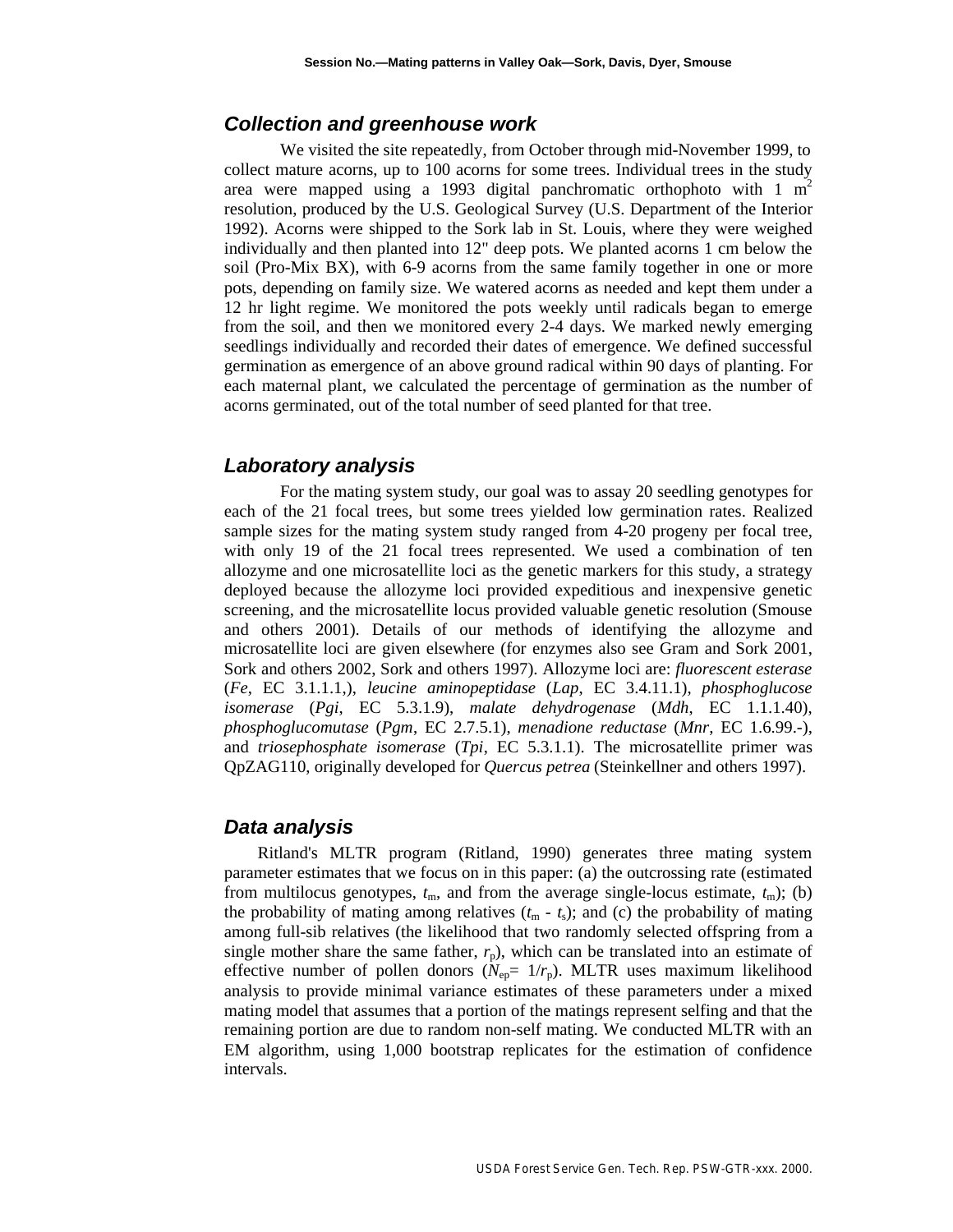We were forced to pool microsatellite alleles into eight categories, due to the limitations of MLTR. We pooled the rare alleles by grouping them into three 'allelic classes', taking care that the new 'allelic classes' did not alter the probability of a mother producing a selfed offspring (e.g., we ensured that rare alleles were not pooled into alleles that were present in the maternal genotype). MLTR was run with two different parameter specifications: (1) We estimated the adult inbreeding coefficient  $(F)$  simultaneously with the other mating system parameters. (2) We fixed the adult *F*-value at zero. We use both strategies for adult inbreeding (*F*), because we do not know the inbreeding structure of the adults *a priori*, and these two estimates provide upper and lower bound estimates for the other mating system parameters.

To determine whether seed weight, transformed as  $log_e$  (seed weight), differed between mothers, we conducted a one-way Kruskal-Wallace test (Proc NONPAR1WAY, SAS Version 8). For the germination data, we analyzed the number of germinated and non-germinated seeds for each mother by way of a 21 x 2 contingency table (Conover 1999).

We examined the spatial patterns of average log<sub>e</sub>(seed weight) and percent germination (arc sine square root transformed) for the 21 maternal plants, using Canonical Correspondence analysis (Proc CANCORR, SAS Version 8). The dependent (response) variables are mean seed weight and percent germination per maternal tree. The independent (predictor) variables were the X and Y spatial coordinates of each tree. Because the model includes precisely two response and two predictor variables, only two canonical axes result, only the first of which turns out to be useful. We also conducted the canonical correspondence analysis using local density and weighted local density values for each maternal tree to see whether these variables improved the model or were more important than the spatial variables.

# **RESULTS** *Mating System Analysis*

The number of alleles per locus varied from 2-17. Recall that the 17 microsatellite allele frequencies were pooled into 8 allelic classes because the MLTR program can only handle 8 alleles (for raw allele frequencies at all 11 loci, see Sork and others 2002). The exclusion probability associated with this collection of loci is 92 percent, so genetic resolution of the assay battery is high (Sork and others 2002).

We estimate the multilocus outcrossing rate  $(t<sub>m</sub>)$  for Valley oak to be 96 percent, indicating some degree of selfing (*table 2*). Simultaneous estimation of  $t<sub>m</sub>$ ,  $t<sub>s</sub>$ , and *F* in the mixed mating model yields a significant estimate for inbreeding in the adul<sub>ts</sub> ( $F = 0.243$ ). The estimates of the single locus outcrossing rate ( $t_s$ ), which include both self-mating and mating with relatives, were both  $\sim 0.96$ , the same as the multilocus estimate  $(t_m)$ , regardless of whether *F* for the adult population was set to *F*  $= 0$  or was allowed to float ( $F = 0.243$ ). Thus, the resulting estimate of the portion of consanguineous mating was 0.00. The range of estimates of effective number of pollen donors,  $N_{\text{en}} = 1/r_{\text{n}}$ , was 4.7-7.1 individuals, depending on whether we use  $F =$ 0 or  $F = 0.243$ . Either way,  $N_{ep}$  is the same order of magnitude we had estimated earlier, using TwoGener methods (Sork and others 2002).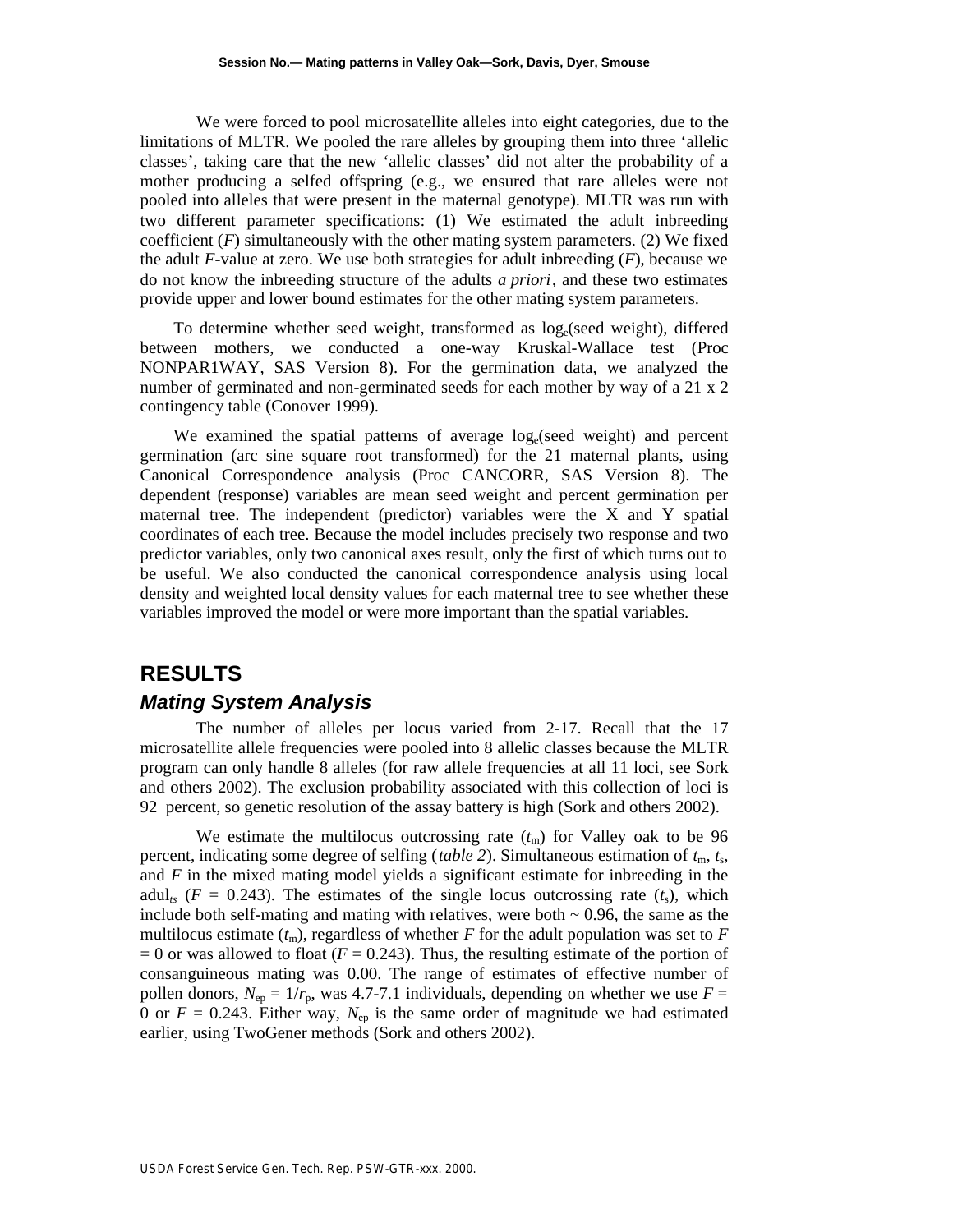**Table 2***—Mating system parameters for Valley oak population at Sedgwick Reserve, Santa Barbara Co. based on two versions of the MLTR model:* F *fixed at 0 and* F *was jointly estimated (Floating F) by seeding the program with*  $F = 0.10$ *.* 

| Mating system parameters                    | Fixed $F$        | Floating $F$     |  |
|---------------------------------------------|------------------|------------------|--|
| Parental $F$ estimate (SD)                  | $0.000$ (set)    | $0.243$ $(.081)$ |  |
| Multilocus $t$ estimate (SD)                | $0.957$ $(.020)$ | $0.957$ $(.020)$ |  |
| Single locus $t$ estimate (SD)              | $0.956$ $(.011)$ | $0.957$ $(.012)$ |  |
| Consanguineous matings, $t_m$ - $t_s$ (SD)  | 0.001(.012)      | $-.001$ $(.011)$ |  |
| Correlation of t estimate, $r_s(SD)$        | $0.048$ $(.014)$ | $0.046$ (.013)   |  |
| Correlation of p estimate, $r_p(SD)$        | $0.214$ $(.045)$ | $0.141$ $(.033)$ |  |
| Effective number of donors, $N_{\text{en}}$ | 4.7              | 7.1              |  |

#### *Germination and Seed Weight*

Germination ranged from 0 – 91 percent (*table 1*) and was significantly different among mother trees (Contingency Table,  $df = 20$ ,  $\alpha^2 = 334.9$ ,  $p \ll 0.001$ ). Average acorn weight, varied from 4-10 grams (*table 1*) and differed significantly among mother trees (Kruskal-Wallis test,  $X^2 = 365.77$ , df = 20, p = 0.0001).

This variation in germination and acorn weight is not distributed randomly throughout the study area. The canonical correspondence analysis indicated a linear spatial trend in bivariate combination of mean percent germination and seed weight (*table 3*). The adjusted canonical correlation for the first canonical axis is 0.58, relatively high but not quite significant for the degrees of freedom in our model (*table* 3,  $p = 0.066$ ,  $df = 4$ , 34). As summarized by the first canonical axis, the study site has an underlying spatial gradient with smaller acorns and lower germination success in the southwest corner and larger acorns and higher germination in the northeast corner (*fig 2*). This trend does not correspond to elevation patterns shown in *figure 1*. Soils vary somewhat across the site, ranging from silty clay soils developed on Pleistocene colluvium to silty clay loams derived from recent alluvial deposits. However, this variation occurs along an east-west rather than north-south axis, and there is no apparent relationship between fruit characteristics and soil. With the exception of the trees at the south end of the plot, trees within clusters showed similar reproductive phenotypes (*fig 2*). We also conducted a canonical correspondence model that included the density variables, but the results were not significant and are not be presented. At this time, we have no additional genetic or environmental variables to associate with this nonrandom distribution of acorn traits.

**Table 3***—Summary of results of canonical analysis of germination percentage (arc sine* square root transformed) and seed weight (log<sub>e</sub> transformed) versus the spatial X- and Y*coordinates of 21 study tres.*

| Parameter             | Canonical Axis 1 | Canonical Axis 2 |  |  |
|-----------------------|------------------|------------------|--|--|
| Canonical correlation | 0.626            | 0.078            |  |  |
| Adjusted correlation  | 0.586            |                  |  |  |
| Eigenvalue            | 0.644            | 0.006            |  |  |
| Likelihood ratio      | 0.605            | 0.994            |  |  |
| $F$ -test             | 2.430            | 0.110            |  |  |
| Numerator df          |                  |                  |  |  |
| Denominator df        | 34               | 18               |  |  |
| Probability $>$ F     | 0.066            | 0.745            |  |  |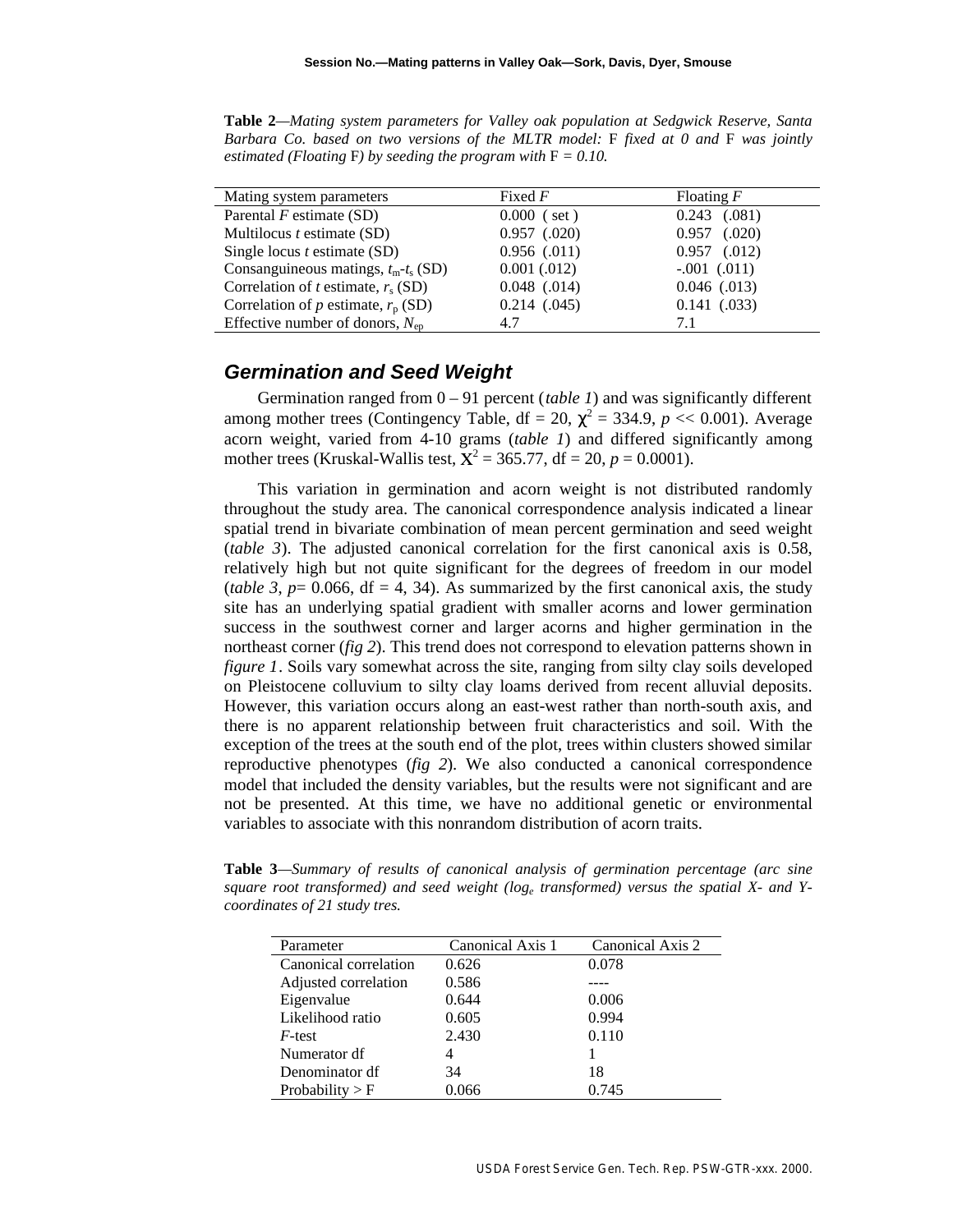

Figure 2—Map of the spatial pattern of the first canonical axis (CA 1) of multivariate combination of germination and mean acorn weight per study tree. Bubble size is positively associated with percent germination and acorn size. (See *table 4* for correlation of reproductive variables with CA 1.)

Our 1999 data do not reveal a strong correlation between germination percentage and mean seed weight  $(r = -0.09;$  *table 4*), but we do find that both germination and seed weight are positively associated with the North/South axis (Y) and the bivariate W1 axis, which is correlated more strongly with Y-axis  $(r = 0.96)$ than the X-axis  $(r = 0.51)$ . The first canonical axis, W1, is loaded almost evenly by mean seed weight and germination percentage (*r*= 0.44, 0.41, respectively, *table 4*). The correlations of local and weighted local density with germination were negative but not significant  $(r = 0.25, -0.29, p = 0.28, 0.20,$  respectively). The correlations with seed weight were also not significant  $(r = -0.17, 0.02, p = 0.46, 0.92,$  respectively).

**Table 4***—Correlations among reproductive and spatial variables associated with 21 study trees. Germination percent and acorn weight were transformed as described in text. W1 and W2 are the canonical axes for the reproductive variables. V1 and V2 are the first two canonical variables associated with the X- and Y-coordinate. Correlations are above the diagonal and significance values are below.*

|        | Germ  | Weight  | X     | Y     | $W_1$ | $W_2$   | $V_1$ | $V_2$   |
|--------|-------|---------|-------|-------|-------|---------|-------|---------|
| Germ   | 1.000 | $-.086$ | 0.271 | 0.402 | 0.438 | 0.055   | 0.700 | 0.714   |
| Weight | 0.711 | 1.000   | 0.157 | 0.407 | 0.408 | $-.059$ | 0.651 | $-.759$ |
| X      | 0.234 | 0.496   | 1.000 | 0.236 | 0.511 | 0.860   | 0.320 | 0.067   |
| Y      | 0.070 | 0.067   | 0.304 | 1.000 | 0.956 | $-.294$ | 0.598 | $-.023$ |
| $W_1$  | 0.047 | 0.067   | 0.018 | 0.000 | 1.000 | 0.000   | 0.626 | 0.000   |
| $W_2$  | 0.811 | 0.800   | 0.000 | 0.196 | 1.000 | 1.000   | 0.000 | 0.078   |
| $V_1$  | 0.000 | 0.001   | 0.158 | 0.004 | 0.002 | 1.000   | 1.000 | 0.000   |
| $V_2$  | 0.000 | 0.000   | 0.774 | 0.922 | 1.000 | 0.738   | 1.000 | 1.000   |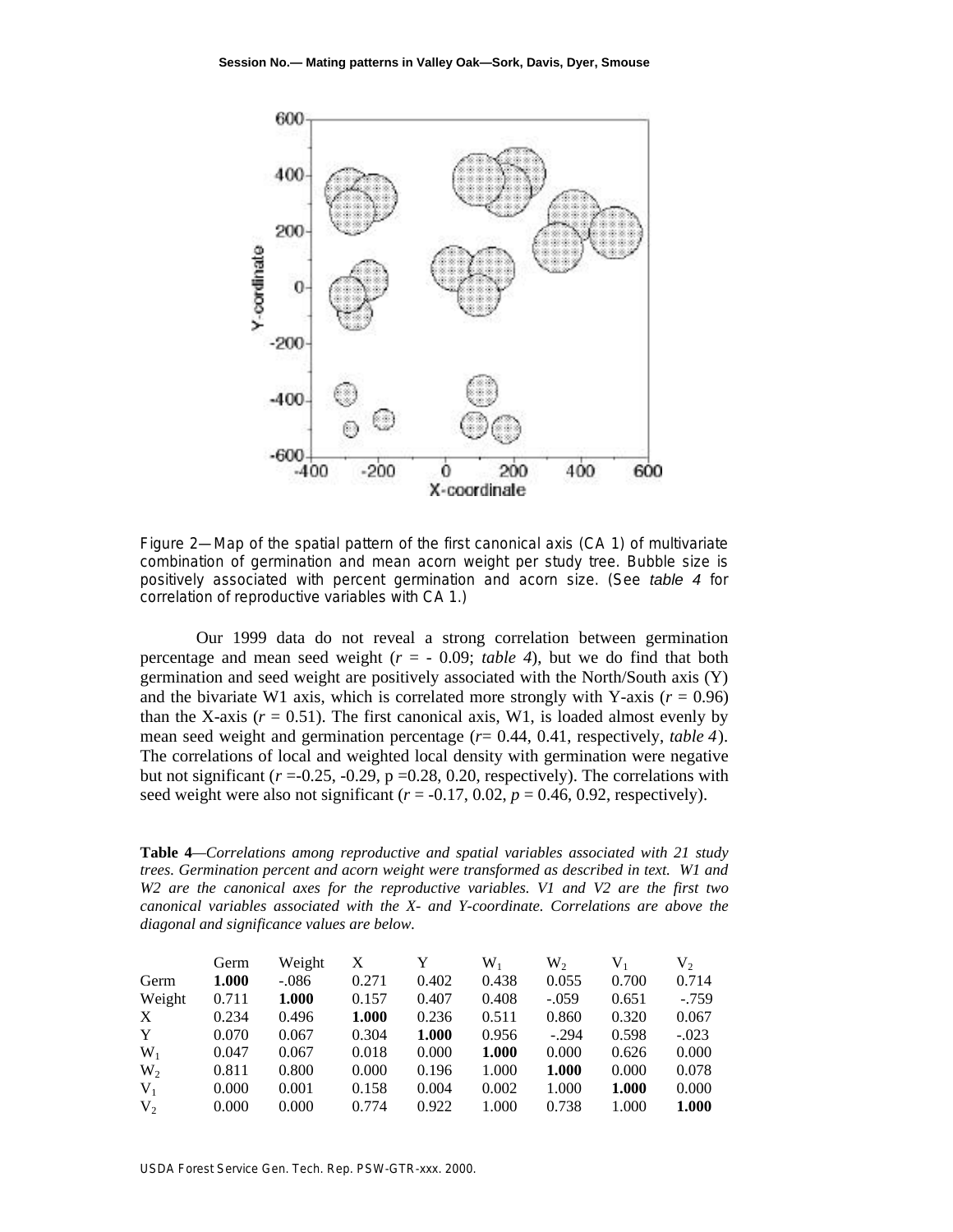# **DISCUSSION**

#### *Mating system*

The population of Valley oak at Sedgwick Reserve has a very high outcrossing rate (96 percent) but no apparent mating among relatives  $(t_m - t_s = 0)$ . The high outcrossing rate is expected for wind-pollinated trees species and has been observed for other oak species (e.g., *t*m = 100 percent for *Quercus rubra* (Schwarzmann and Gerhold 1991) and *Q. alba* (Sork, Apsit, and Raveill, unpub. data) and *Q. velutina* (Fernandez, Idol, and Sork, manuscript in review). Given our previous finding that average pollen movement is  $\sim 65$  m (Smouse and others 2001), the lack of mating among relatives is a bit unexpected, but such a result may indicate that neighbors at our study site are not closely related. We have preliminary evidence showing a lack of significant autocorrelation among adults (Sork and Smouse, unpublished findings), which is consistent with that interpretation, but it is based on the 21 study trees only. In sum, the mating system we examined during the 1999 field season indicates a population with no mating among relatives but some degree of selfing.

This study supports our earlier finding that Valley oak has relatively few effective pollen donors (Sork and others 2002); we estimated  $N_{\rm ep} = 4.7$ -7.1 'effective fathers' for  $F = 0$  and  $F = 0.243$ , respectively. We have far too few adults to estimate the parental inbreeding coefficient with any precision (the confidence interval extends from 0.0 *F* 0.60), and it is difficult to say anything definitive about *F* under those conditions. The lower value here is compatible with the range of  $N_{ep}$ estimates (3 - 5) obtained from our TwoGener analysis, but the larger point is that all of these estimates indicate very few effective pollen donors. Pollen can move long distances in this savanna setting, and there are probably long distance pollination events contributing to the genetic variation we encounter in the seedlings of these focal mothers, but they represent minor contributors to the total seedling pool; most pollination is exceedingly local. Our *Quercus lobata* values are at the lower end of the range of values reported for other studies that use MLTR to estimate *N*ep. For example, Western larch (*Larix laricina*) has ~35 effective pollen donors (El-Kassaby and Jaquish 1996), *Pinus washoensis* has ~14 effective donors (Mitton and others 1997) and *Grevillea iaspicula*, an endangered shrub in the Proteaceae, has 2 - 3 effective pollen donors (Hoebe and Young 2001). In Missouri Ozark forest with high tree density, our TwoGener estimate of  $N_{ep}$  indicated that *Quercus alba* had  $\sim 8$ effective pollen donors (Smouse and others 2001). Based on an MLTR analysis, *Quercus velutina* in a closed Ozark forest had ~6 effective donors. Thus, the low number of effective donors that we have observed in Valley oak indicates that, in spite of the open landscape conditions that should permit pollen to move more freely across the landscape (Okuba and Levin 1989), most pollination is very localized.

We will comment briefly on the differences in estimates generated by MLTR and TwoGener. The mixed mating model uses a maximum likelihood approach to jointly estimate a selfing rate and the effective outcrossing rate assuming random mating throughout the population. If the scale of population exceeds the scale of pollen movement, the assumption of random mating throughout the area is violated. On the other hand, TwoGener makes no assumption about random mating but it does assume no inbreeding in the parental population. If *F* is large, then TwoGener underestimates the effective number of pollen donors, but we can adjust that estimate for  $F > 0$  (Austerlitz and Smouse 2002). If  $F = 0.243$ , the adjusted TwoGener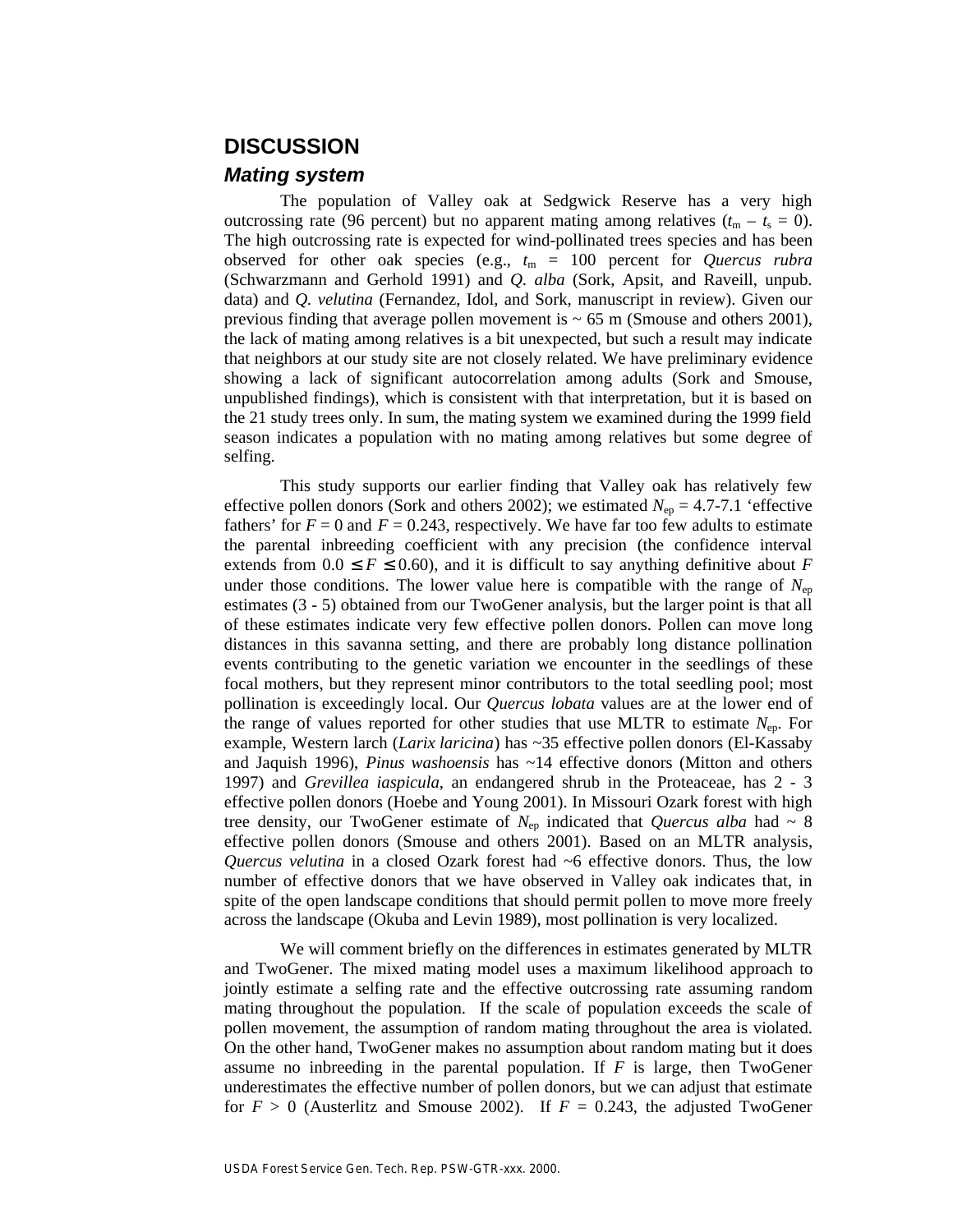estimate of  $N_{ep} = 4.57$ , still somewhat smaller than the corresponding estimate from MLTR, which is  $N_{\text{en}} = 7.1$ . For conservation, restoration and management purposes, both estimates are telling us that contemporary pollen flow is spatially restricted, severely so.

## *Variation in recruitment-relevant seed traits*

We found a great deal of heterogeneity across study trees in germination and seed weight. As poorly estimated as *F* is, from this limited sample size, we are hesitant to suggest that inbreeding depression is contributing to that heterogeneity. With greater sample size per tree in future studies, we will be able to test the association between the selfing and biparental inbreeding rates with seed traits. We will also test whether localized density affects those traits once we have a larger sample size of trees and a greater variance in density. At this point, we cannot conclude whether the trend is confined to this set of trees or is a reflection of some larger gradient within Sedgwick Reserve. To determine whether the gradient in seed trait*s* reflect environmental effects alone or whether the adult population has an underlying genetic structure, we are expanding the study area and increasing the sample size of focal mother trees, which should permit a more definitive analysis of the genetic structure of the adult population.

# *Implications for management of Valley oak*

Our results indicate that this population of Valley oak is highly outcrossing but may have limited pollen movement. Given the ongoing loss of Valley oak stands in the region, additional research is needed to assess the relationship between local tree distribution pattern and reproductive isolation (and associated reduction in acorn crop size). Such information could help ongoing oak conservation and restoration effor<sub> $t_s$ </sub> in the region to evaluate impacts of additional stand fragmentation and could also guide patterns of restoration plantings. Our ongoing research at Sedgwick Reserve, expanded to study pollen flow and fruit production for a much larger sample of trees over the next several years, is designed to contribute such information.

## **Acknowledgments**

The authors would like to thank V Apsit, J Fernandez, and B Kuhn for research assistance and R Westfall for statistical advice. We also thank an anonymous reviewer for thorough and thoughtful comments. VLS and RJD were supported by the UM Research Board and UM-St. Louis Research Award programs, VLS by NSF-DEB-0089445, FWD by the Santa Barbara County Oak Restoration Project, RJD by an NSF doctoral dissertation award, and PES by the NJ Agricultural Experiment Station, USDA/NJAES-17106, McIntire Stennis-17309, and NSF-BSR-0089238. Elements of this work were conducted as part of the Gene Flow Dynamics Working Group supported by the National Center for Ecological Analysis and Synthesis, a Center funded by NSF (Grant #DEB-0072909), the University of California, and the Santa Barbara campus.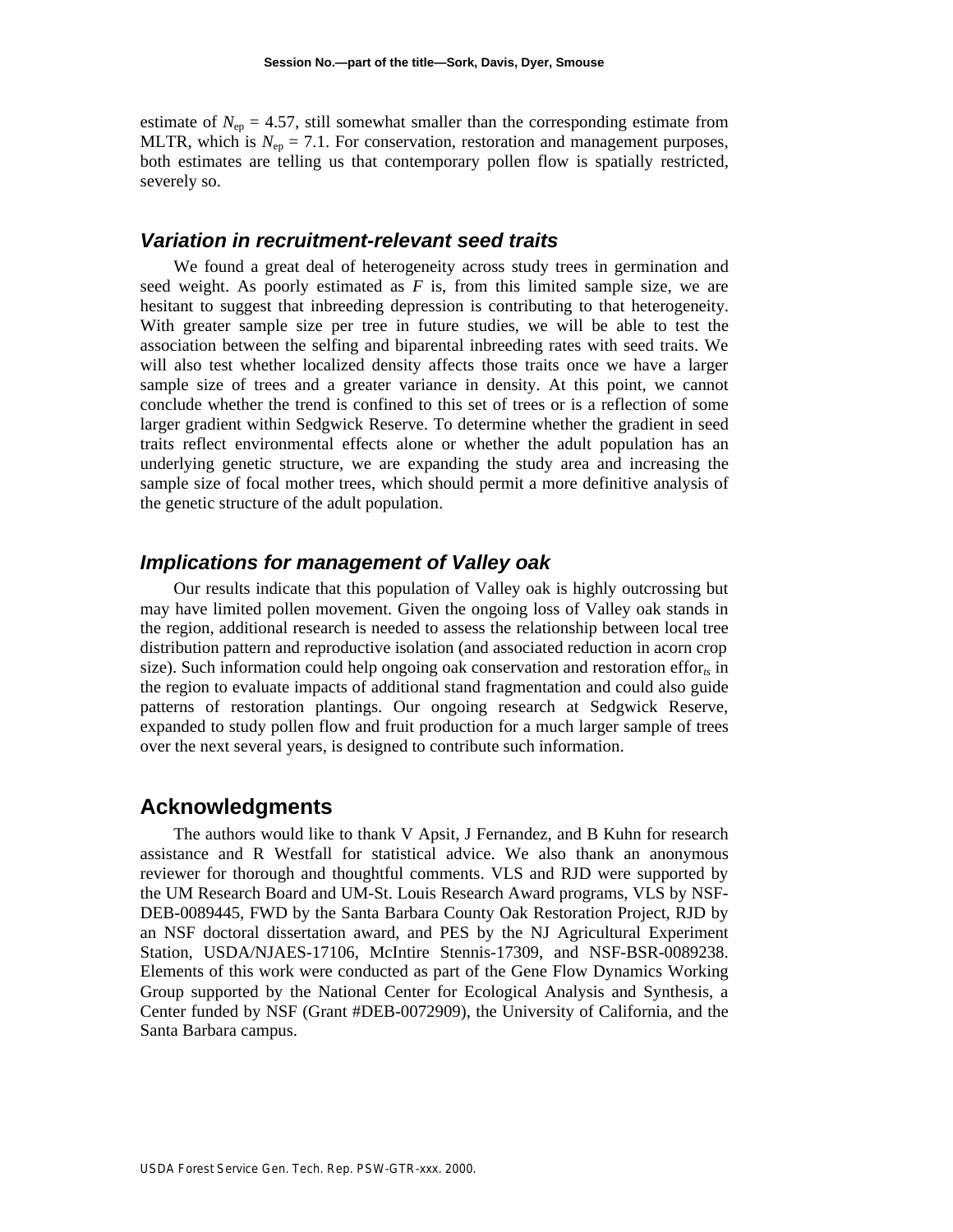## **References**

- Adams, T. E., Sands, P. B., Weitkamp, W. H.; McDougald, N. K. 1992. **Oak seedling establishment on California rangelands**. Journal of Range Management 45(1): 93-98.
- Austerlitz, F.; Smouse, P. E. 2001. **Two-generation analysis of pollen flow across a** landscape. II. Relation between  $\phi_{ft}$ , pollen dispersal, and inter-female distance. Genetics 157(2): 851-857.
- Austerlitz, F.; Smouse, P. E. 2002. **Two-generation analysis of pollen flow across a landscape. III. Impact of within-population structure**. Genetical Research 78(1): 271-278.
- Bolsinger, C. L. 1988. **The hardwoods of California timberlands, woodlands, and savannas.** Portland, OR: U.S. Department of Agriculture Resource Bulletin.
- Brown, R. W.; Davis, F. W. 1991. **Historic mortality of valley oak in the Santa Ynez Valley, Santa Barbara County, CA.** In: Technical Coordinator R. Standiford, Proceedings of the symposium on oak woodlands and hardwood rangeland management. October 31-November 2, 1990. U.S. Department of Agriculture Forest Service, 202-207
- Chakraborty, P,; Meagher, T.; Smouse, P. E. 1988. **Parentage analysis with genetic markers in natural populations. I. Paternity exclusion and expected proportions of offspring with unambiguous paternity.** Genetics 118(3): 527-536.
- Conover, W. J. 1999. **Practical nonparametric statistics**, 3rd Edition. New York: John Wiley & Sons;
- Davis, F. W.; Stoms, D. M.; Hollander, A. D.; Thomas, K. A.; Stine, P. A.; Odion, D.; Borchert, M. I.; Thorne, J. H.; Gray, M. V.; Walker, R. E.; Warner, K.; Graae, J. 1998. **The California Gap Analysis Project-- Final Report**. http://www.biogeog.ucsb.edu/projects/gap/gap\_rep.html: University of California, Santa Barbara, CA.;
- Devlin, B., Roeder, K.; Ellstrand, N. C. 1988. **Fractional paternity assignment: Theoretical development and comparison to other methods**. Theoretical and Applied Genetics 76(3): 369-380.
- Dyer, R. J.; Sork, V. L. 2001. **Pollen pool heterogeneity in shortleaf pine,** *Pinus echinata* **Mill.** Molecular Ecology 10(4): 859-866.
- El-Kassaby, Y. A.; Jaquish, B. 1996. **Population density and mating pattern in western larch**. Journal of Heredity 87(6): 438-443.
- Ellstrand, N. C.; Elam, D. R. 1993. **Population genetics of small population size: Implications for plant conservation**. Annual Review of Ecology and Systematics 23:217-242.
- Getis, A.; Franklin, J. 1987. **Second-order neighborhood analysis of mapped point patterns**. Ecology 68(3): 473-477.
- Gram, W. K.; Sork, V. L. 2001. **Association between environmental and genetic heterogeneity in forest tree populations**. Ecology 82(7):2012-2021
- Greenwood, G. B.; Marose, R. K.; Stenback, J. M. 1993. **Extent and ownership of California's hardwood rangelands**. Sacramento: California Department of Forestry and Fire Protection Strategic and Resources Planning Program.
- Griffin, J. R. 1971. **Oak regeneration in the upper Carmel Valley, California**. Ecology 52(5): 862-868.
- Hoebe, S. E.; Young, A. G. 2001. **Low neighborhood size and high interpopulation differentiation in the endangered shrub** *Grevillea iaspicula* **McGill (Proteaceae)**. Heredity 86(4): 489-496.